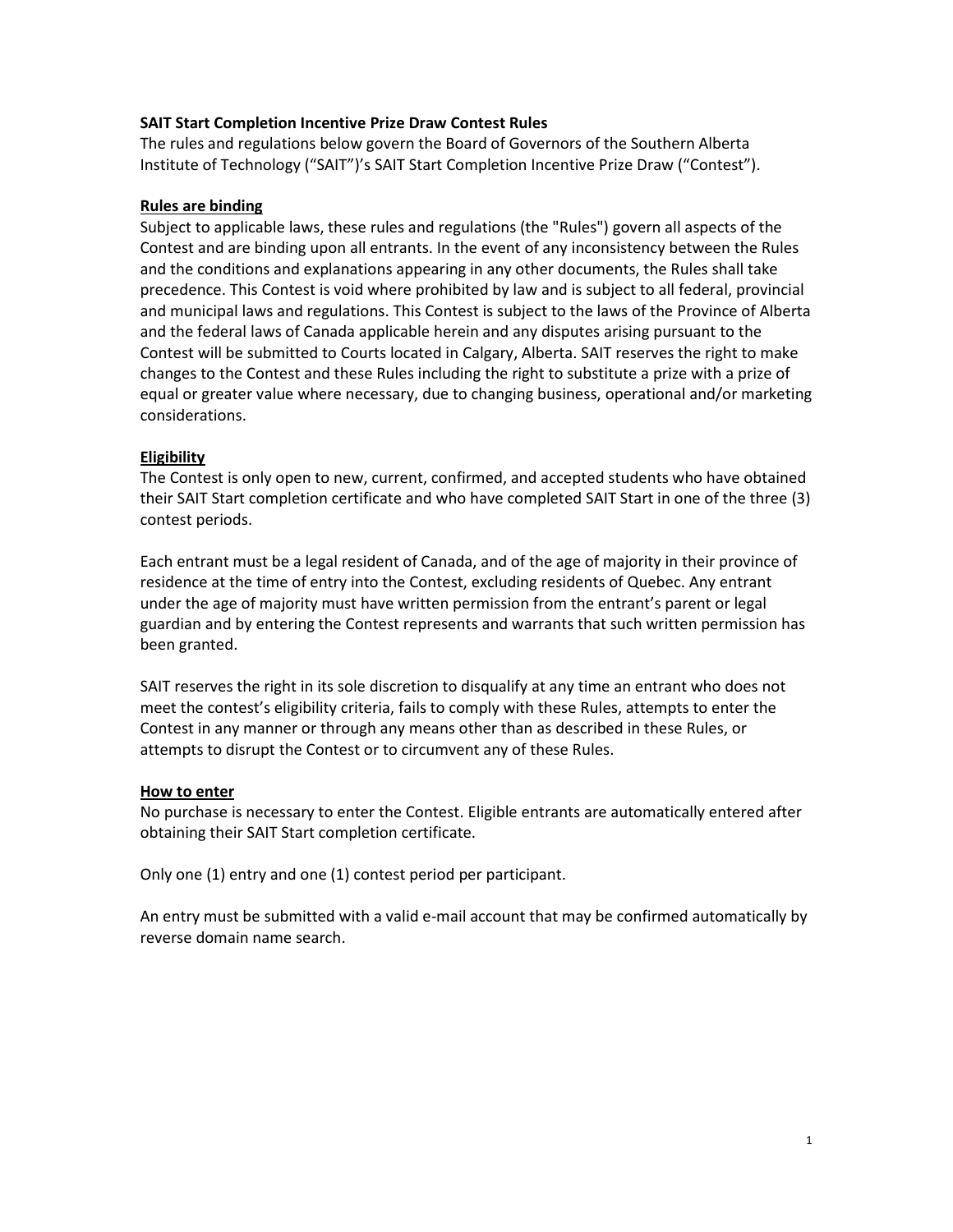## **Contest period and draw date**

The Contest runs continuously with three (3) distinct and separate contest periods:

- I. June 1, 2021 September 30, 2021
- II. October 1, 2021 -January 31, 2022
- III. February 1, 2022 May 31, 2022

The contest opens at 12:00 a.m. (MST) on the first day of the contest period and closes at midnight (MST) on the last day of the contest period.

The draw will be made within five (5) business days after each contest period closing date.

#### **Prizes**

There are two (2) prizes to be won. Each prize consists of one \$250 Amazon gift card. Each prize will be awarded to one lucky eligible participant.

## **Odds of Winning**

The odds of winning one of the prizes depend on the number of eligible entries received during the Contest Period.

## **Prize Redemption**

Prize winners will be notified by email within fifteen (15) business days of the random draw.

If a prize winner cannot be contacted after five (5) business days, or the prize winner does not meet the criteria contained in these Rules, another entrant will be randomly selected from the remaining eligible entries.

## **Acceptance of Prize**

Prizes must be accepted as awarded and cannot be exchanged for cash or other goods and services. The awarding and allocation of each prize is random. The winning participant must provide proof of identification and may be required to provide proof that he/she is the authorized account holder of the email address associated with the winning entry. If the identity of the winner is disputed, the authorized account holder of the e-mail address submitted at the time of entry will be deemed to be the winner. The individual assigned to the e-mail address for the domain associated with the submitted e-mail address is considered the authorized account holder.

## **Prize Affidavit, Eligibility Release Form**

If you are the winner of a prize, you will be required to complete and sign a Prize Acknowledgement and Release form in order to obtain your prize. If a prize winner is a minor, the minor's parent or legal guardian must also sign the Prize Acknowledgement and Release form.

## **Publicity and Use of Personal Information**

By participating in the Contest, entrants consent to the use of their names, cities of residence, photographs and/or images on video tape (the "Personal Information") for publicity purposes in all media carried out by SAIT without payment or compensation or liability for use of same. SAIT is committed to collecting and using the Personal Information requested from you, such as your name, e-mail address, and telephone number, solely and exclusively for the purposes of